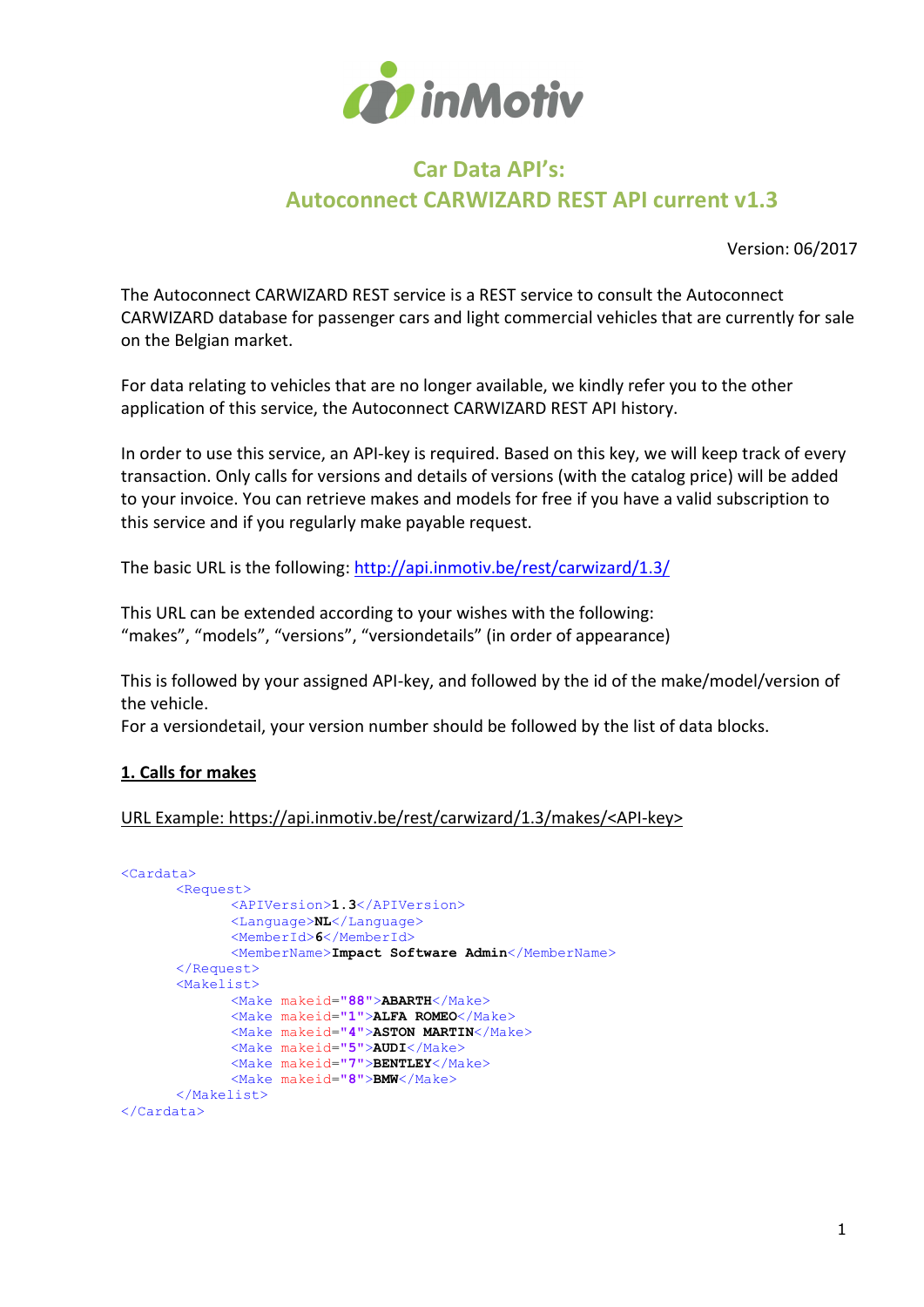

#### 2. Calls for models of a certain make

Example URL: https://api.inmotiv.be/rest/carwizard/1.3/models/<API-key>/47

In this example the make-id: 47, Peugeot.

```
<Cardata>
       <Request> 
             <APIVersion>1.3</APIVersion>
              <Language>NL</Language>
              <MemberId>6</MemberId>
             <MemberName>Impact Software Admin</MemberName>
              <Make makeid="47">PEUGEOT</Make>
       </Request>
       <Modellist>
              <Model modelid="4737">
                     <Modelname>108</Modelname>
                     <Category categoryid="1">Stadswagen</Category>
                     <Segment segmentid="2">B</Segment>
              </Model>
              <Model modelid="4838">
                     <Modelname>208</Modelname>
                     <Category categoryid="1">Stadswagen</Category>
                     <Segment segmentid="2">B</Segment>
              </Model>
              <Model modelid="4453">
                     <Modelname>iOn</Modelname>
                     <Category categoryid="1">Stadswagen</Category>
                     <Segment segmentid="2">B</Segment>
              </Model>
              <Model modelid="4231">
                     <Modelname>Bipper</Modelname>
                     <Category categoryid="11">Utilitair voertuig</Category>
                     <Segment segmentid="13">Utilitair</Segment>
              </Model>
              <Model modelid="4086">
                    <Modelname>Boxer</Modelname>
                     <Category categoryid="11">Utilitair voertuig</Category>
                    <Segment segmentid="13">Utilitair</Segment>
              </Model>
              <Model modelid="4118">
                    <Modelname>Expert</Modelname>
                     <Category categoryid="11">Utilitair voertuig</Category>
                    <Segment segmentid="13">Utilitair</Segment>
              </Model>
              <Model modelid="4272">
                     <Modelname>Partner New</Modelname>
                     <Category categoryid="11">Utilitair voertuig</Category>
                    <Segment segmentid="13">Utilitair</Segment>
              </Model>
       </Modellist>
</Cardata>
```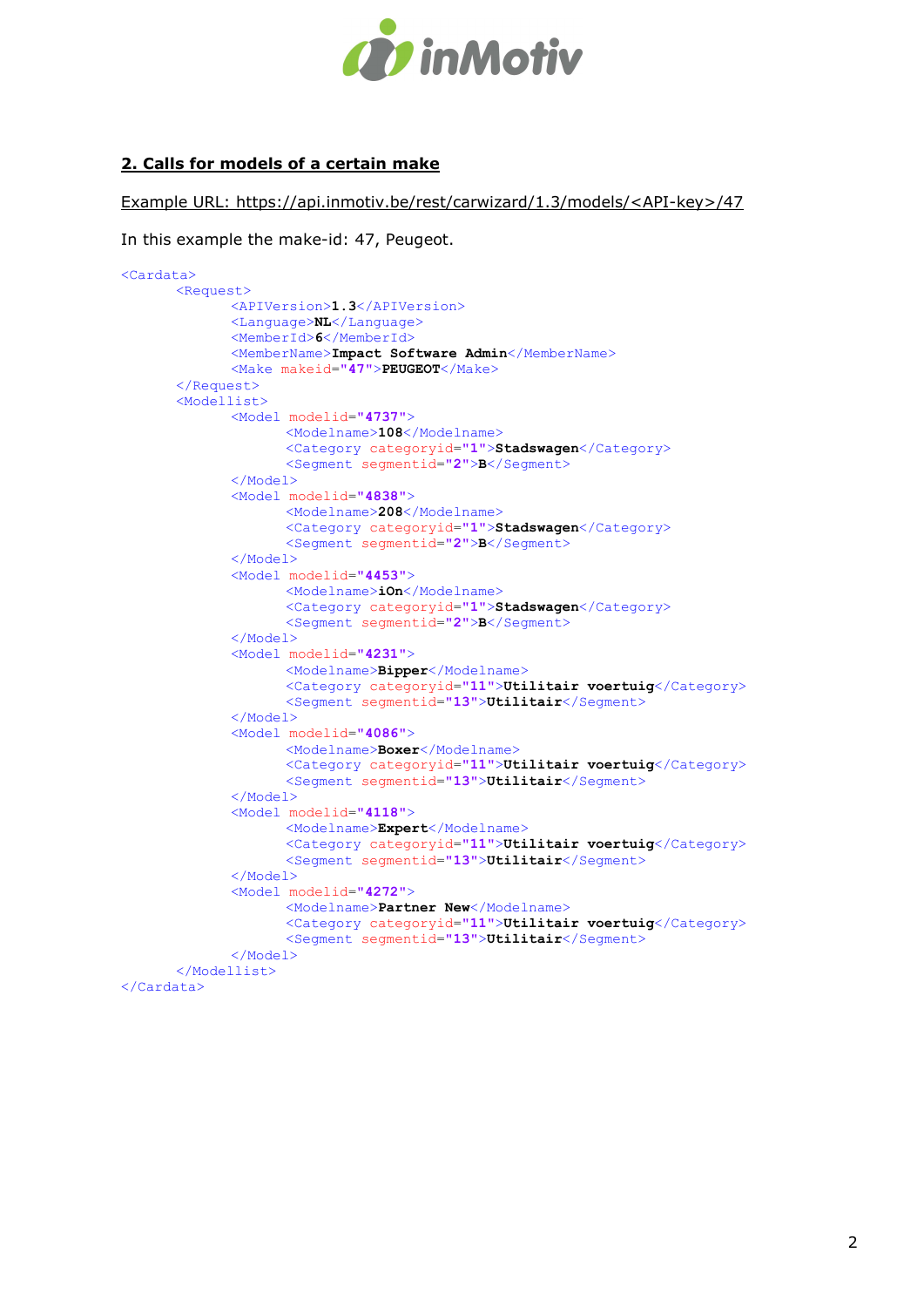

#### 3. Calls for versions of a certain model

Example URL: https://api.inmotiv.be/rest/carwizard/1.3/versions/<API-key>/4459

In this example the model ID is: 4434

```
<Cardata>
      <Request>
              <Version>1.3</Version>
              <Language>NL</Language>
              <MemberId>6</MemberId>
             <MemberName>Impact Software Admin</MemberName>
              <Make makeid="5">AUDI</Make>
              <Model modelid="4434">A1</Model>
      </Request>
      <Versionlist>
      <Version versionid="15031486">
              <Versionname>TDI Ambition</Versionname>
             <ModelYear>2011</ModelYear>
              <StartPriceList>2011-04-08</StartPriceList>
              <Numberofdoors>3</Numberofdoors>
              <CilindercontentL unit="liter">1.6</CilindercontentL>
              <PowerHp unit="Hp">90</PowerHp>
              <Fueltype fueltypeid="1">DIESEL</Fueltype>
              <Bodyworktype bodyworktypeid="1">Berline</Bodyworktype>
      </Version>
      <Version versionid="15031484">
              <Versionname>TDI Attraction</Versionname>
              <ModelYear>2011</ModelYear>
              <StartPriceList>2011-04-08</StartPriceList>
              <Numberofdoors>3</Numberofdoors>
              <CilindercontentL unit="liter">1.6</CilindercontentL>
              <PowerHp unit="Hp">90</PowerHp>
              <Fueltype fueltypeid="1">DIESEL</Fueltype>
              <Bodyworktype bodyworktypeid="1">Berline</Bodyworktype>
      </Version>
      <Version versionid="15031485">
              <Versionname>TDI S-Line</Versionname>
              <ModelYear>2011</ModelYear>
              <StartPriceList>2011-04-08</StartPriceList>
              <Numberofdoors>3</Numberofdoors>
              <CilindercontentL unit="liter">1.6</CilindercontentL>
              <PowerHp unit="Hp">90</PowerHp>
              <Fueltype fueltypeid="1">DIESEL</Fueltype>
              <Bodyworktype bodyworktypeid="1">Berline</Bodyworktype>
      </Version>
</Cardata>
```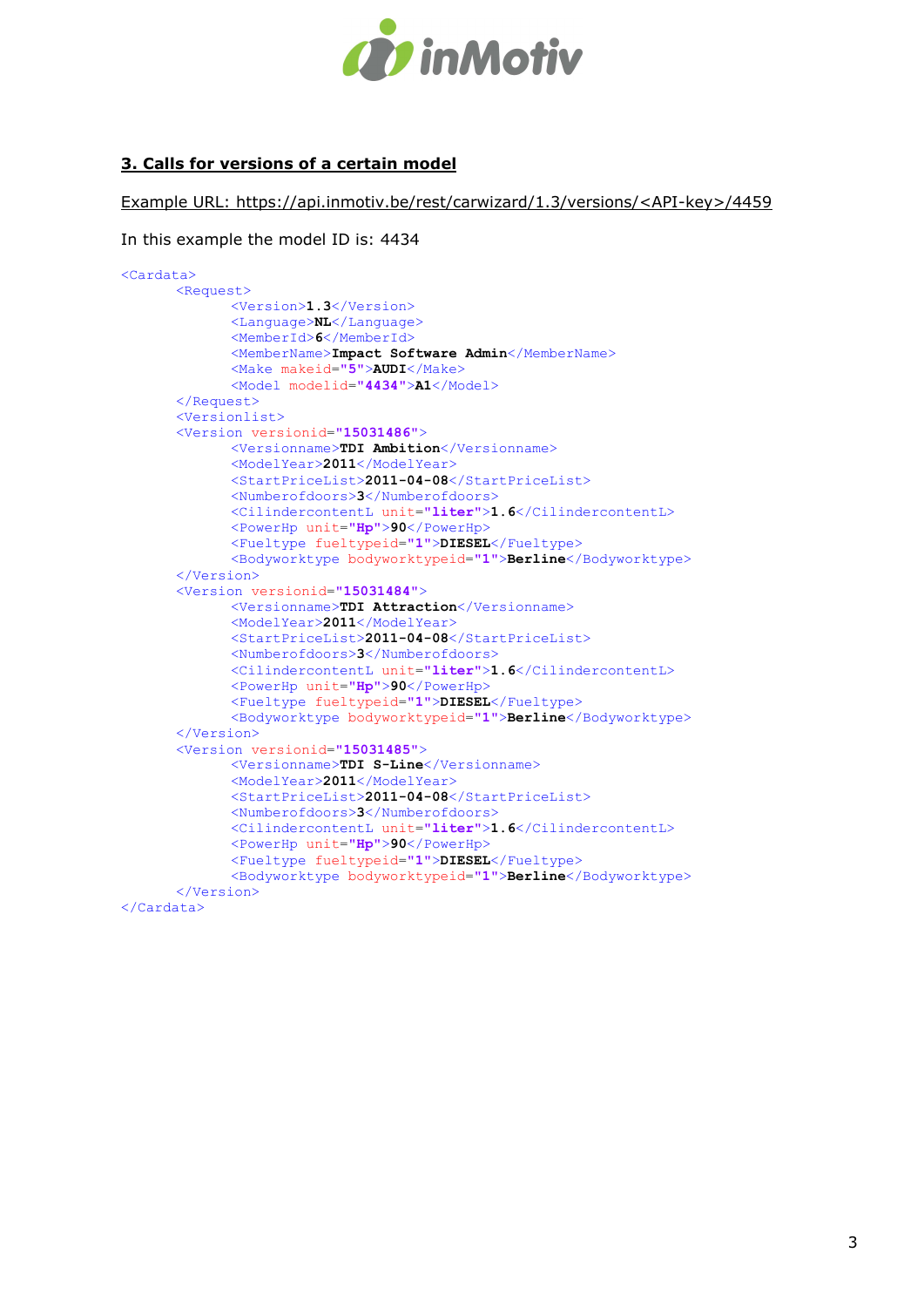

#### 4. Calls for details per version

The available information is grouped in data blocks. Each data block is identified by a letter. Several data blocks can be requested in one API call, by writing them together.

| G            | General car block             |
|--------------|-------------------------------|
| $\mathsf{T}$ | <b>Technical block</b>        |
| L            | Electrical vehicle data block |
| M            | <b>Measurement block</b>      |
| F            | Financial block               |
| A            | Fiscal block                  |
| Q            | <b>Equipment block</b>        |
| Þ            | Options and packs block       |
| н            | Photo block                   |

https://api.inmotiv.be/rest/carwizard/1.3/versiondetail/<API-key>/15074465/GTMFAQPH

In this example the version is 15074465 and we requested data blocks: GTLMFAQPH (the L block is fictional)

```
<?xml version="1.0"?>
<Cardata xmlns:xsi="http://www.w3.org/2001/XMLSchema-instance"
xmlns:xsd="http://www.w3.org/2001/XMLSchema">
   <Request>
     <APIVersion>1.3</APIVersion>
     <Language>NL</Language>
     <MemberId>6</MemberId>
    <MemberName>Impact Software Admin</MemberName>
     <Make makeid="5">AUDI</Make>
    <Model modelid="4434">A1</Model>
     <Version verid="15074465">TDi Ultra FAP</Version>
   </Request>
   <Block xsi:type="G" type="G" name="General Car Data Block">
     <Versionname>TDi Ultra FAP</Versionname>
    <Bodyworktype>Hatchback</Bodyworktype>
     <FuelType>DIESEL</FuelType>
     <CilindercontentL unit="liter">1.4</CilindercontentL>
     <TotalCylinderCapacity unit="cm3">1422</TotalCylinderCapacity>
     <MaxNetPowerkW unit="kW">66</MaxNetPowerkW>
     <MaxNetPowerHp unit="Hp">90</MaxNetPowerHp>
     <TaxableHp>8</TaxableHp>
     <ConstructCode>8XKAR4</ConstructCode>
     <GearBox>MAN. 5 VERSN.</GearBox>
     <Propulsion>VOORWIELAANDRIJVING</Propulsion>
     <Segment>B</Segment>
     <Numberofdoors>3</Numberofdoors>
     <NumberOfSeats>4</NumberOfSeats>
     <PersUtil>P</PersUtil>
     <ModelYear>2017</ModelYear>
     <StartPriceList>2017-04-01</StartPriceList> 
     <CountryOrigin>D</CountryOrigin>
     <Special>2</Special>
   </Block>
   <Block xsi:type="T" type="T" name="Technical Car Data Block">
     <RPM>3250</RPM>
     <Couple>230</Couple>
```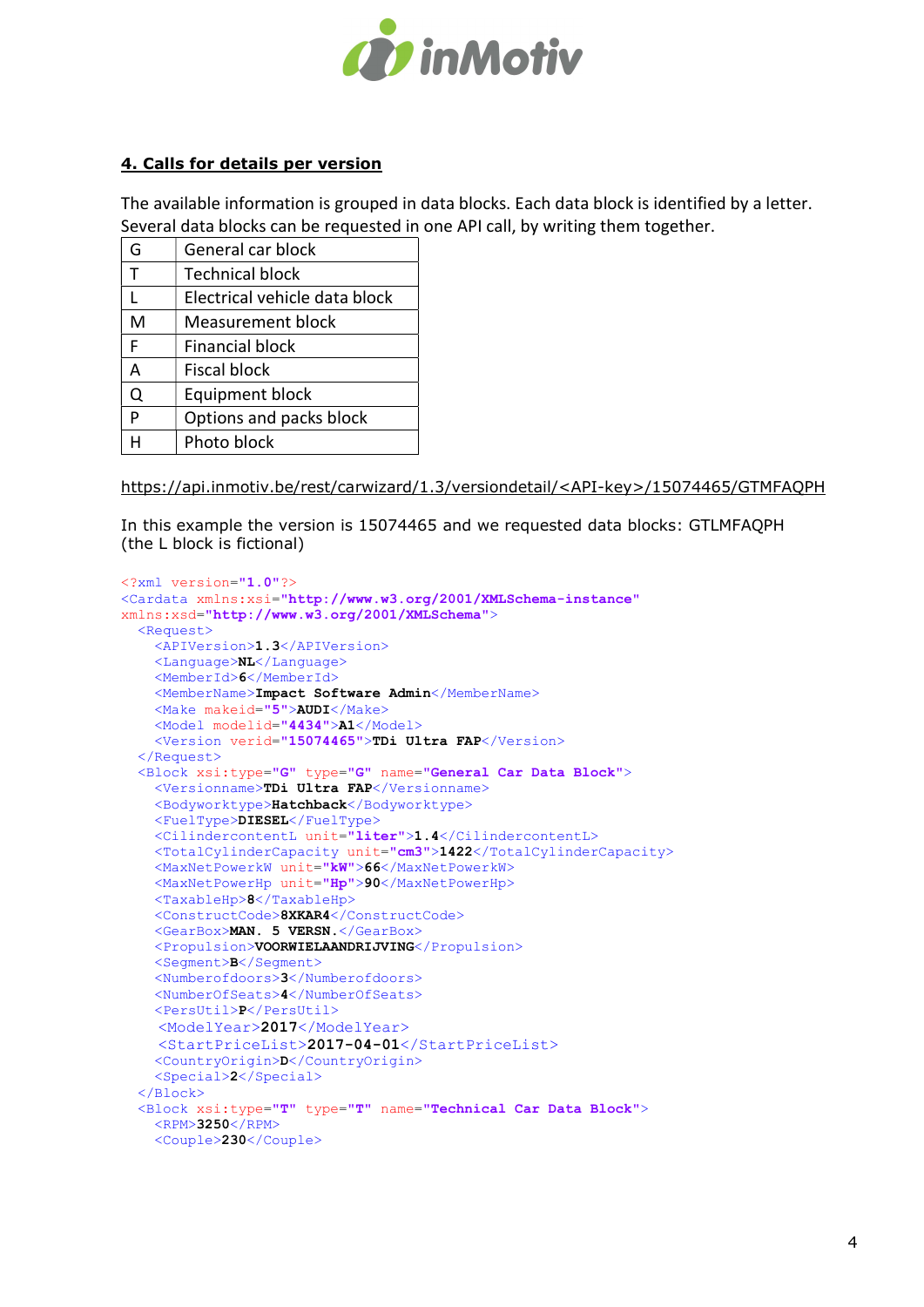

```
 <CoupleTMin>2500</CoupleTMin>
   <NumberOfCylindres>L4</NumberOfCylindres>
   <NumberOfValves>2</NumberOfValves>
   <Turbo>Y</Turbo>
   <Boring>80</Boring>
   <Stroke>95.5</Stroke>
   <FuelConsumptionUrban>4.1</FuelConsumptionUrban>
   <FuelConsumptionExtraUrban>3.3</FuelConsumptionExtraUrban>
   <FuelConsumptionExtraCombined>3.6</FuelConsumptionExtraCombined>
   <Co2Combined unit="g/km">94</Co2Combined>
   <EuroNorm>EURO6</EuroNorm>
   <BrakesFront brakesfrontid="3">GEVENT. SCHIJVEN</BrakesFront>
   <BrakesBack brakesbackid="2">SCHIJVEN</BrakesBack>
  \langleTyreTypeFront>185/60 R 15 V \langleTyreTypeFront><br>\langleTyreTypeBack>185/60 R 15 V \langle/TyreTypeBack>
  \langleTyreTypeBack>185/60 R 15
\langle/Block>
 <Block xsi:type="L" type="L" name="Electrical vehicle data">
   <NumberOfBatteries>0</NumberOfBatteries>
   <BatteryCapacity unit="Ah">94</BatteryCapacity>
   <BatteryPower unit="kWh">33.0</BatteryPower>
   <BatteryVoltage unit="Volt">353.000</BatteryVoltage>
   <BatteryWeight unit="kg">0</BatteryWeight>
   <MaximumAlternatorCapacity unit="amps">0.000</MaximumAlternatorCapacity>
   <ChargeTime unit="minutes">588</ChargeTime>
   <SpeedChargeTime unit="minutes">78</SpeedChargeTime>
   <CombinedPowerHP>0</CombinedPowerHP>
   <CombinedPowerKw>0</CombinedPowerKw>
   <ElectricalConsumption unit="kWh">13.000</ElectricalConsumption>
   <ActionRadiusExecutiveElectric unit="km">312</ActionRadiusExecutiveElectric>
   <ElectricalPowerType>Permanente magneet</ElectricalPowerType>
   <ElectricalPowerKw unit="Kw">125</ElectricalPowerKw>
   <ElectricalPowerHP unit="HP">170</ElectricalPowerHP>
   <ElectricalEngineTorque unit="Nm">250</ElectricalEngineTorque>
   <PowerTrain>Full Electric Vehicles</PowerTrain>
 </Block>
 <Block xsi:type="M" type="M" name="Measurements Car Data Block">
   <MassInRunningOrder>1165</MassInRunningOrder>
   <MaxAllowedMass>1585</MaxAllowedMass>
   <Wheelbase>2469</Wheelbase>
   <AxleWidthFront>1477</AxleWidthFront>
   <AxleWidthBack>1471</AxleWidthBack>
   <Steering>10.6</Steering>
   <RideHeight>1416</RideHeight>
   <TruncCapacity>270</TruncCapacity>
   <TruncCapacityFolded>920</TruncCapacityFolded>
   <TankVolume>45</TankVolume>
   <Length>3973</Length>
   <Width>1740</Width>
   <Height>1416</Height>
\langle/Block>
 <Block xsi:type="F" type="F" name="Financial Data Block">
   <CatalogPrice unit="EUR" VAT="excl">16033.05</CatalogPrice>
   <FleetReductionPct>5,00</FleetReductionPct>
\langle/Block>
 <Block xsi:type="A" type="A" name="Fiscal Data Block">
   <Disclaimer>
```
 <NL>De resultaten van de simulatie zijn louter informatief en hebben geen juridische bewijskracht. Onjuist gebruik van de toepassing of de invoer van verkeerde gegevens kunnen zorgen voor een resultaat dat verschilt van het bedrag op het aanslagbiljet.</NL>

 <FR>Les résultats de cette simulation sont seulement à titre d'information et n'ont pas de valeur juridique. Une utilisation figuré de l'application ou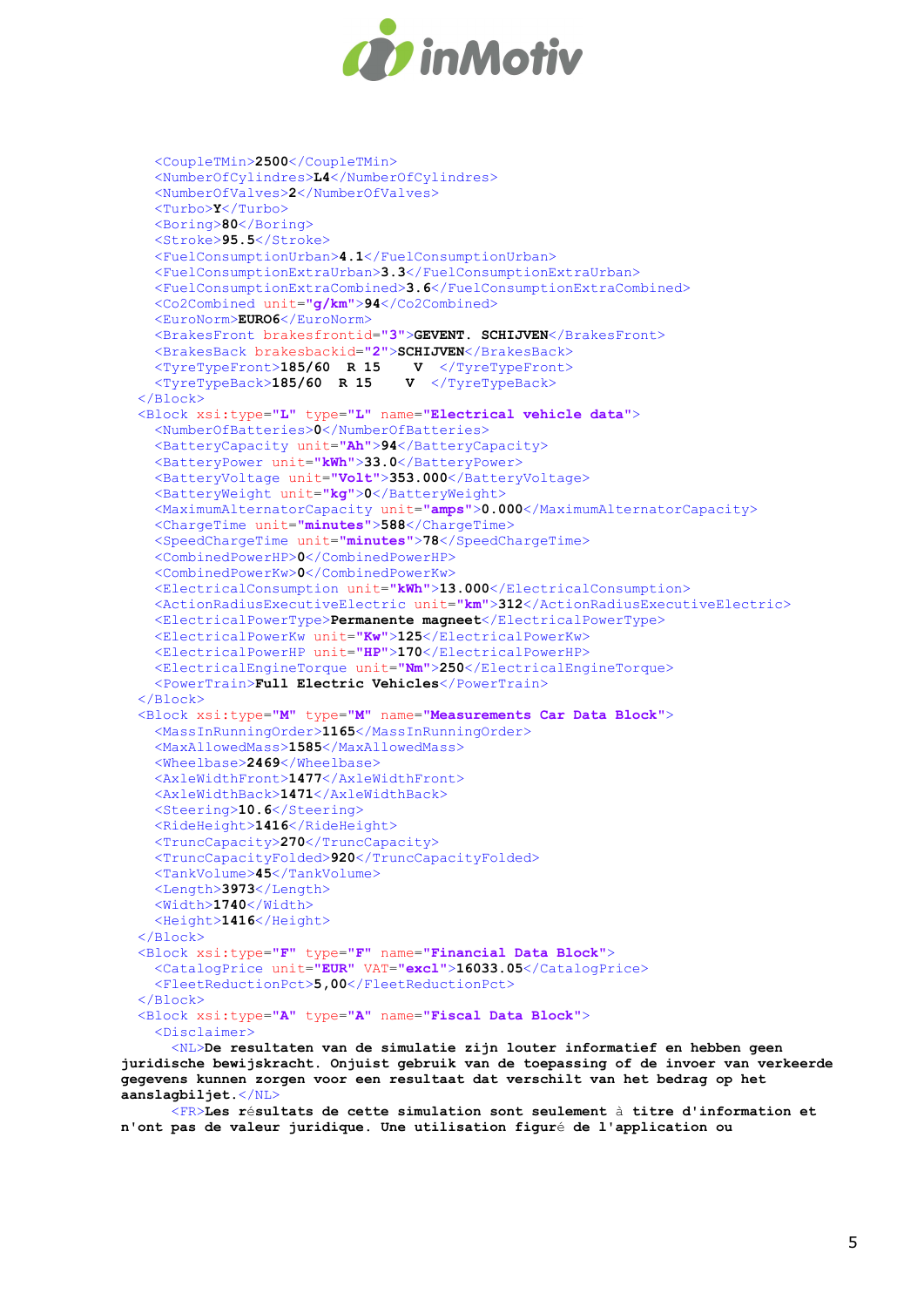

```
l'introduction de données fautives peuvent mener à un résultat différent de celui 
calculé sur votre avertissement d'impot.</FR>
       <EN>The results of the simulation are purely informative and have no evidentiary 
value. Improper use of the application or the input of wrong data may provide a result 
that is different from the amount on the tax bill.\langle/EN>
     </Disclaimer>
     <BenefitInKind>
      <Amount>1280.00</Amount>
      <Remarks/>
       <Url>http://financien.belgium.be/nl/particulieren/vervoer/bedrijfswagens</Url>
     </BenefitInKind>
     <RoadTaxFlanders>
       <Amount>177.05</Amount>
       <Remarks/>
       <Url>https://belastingen.fenb.be/vfp-portal-pub2-
web/simulatieVerkeersbelasting.html</Url>
     </RoadTaxFlanders>
     <RoadTaxBrussels>
       <Amount>231.13</Amount>
       <Remarks/>
<Url>http://www.belgium.be/nl/mobiliteit/Voertuigen/verkeersbelasting_en_verzekering/ve
rkeersbelasting</Url>
     </RoadTaxBrussels>
     <RoadTaxWalloon>
       <Amount>231.13</Amount>
       <Remarks/>
       <Url> http://www.wallonie.be/fr/taxe-de-circulation</Url>
     </RoadTaxWalloon>
     <RegistrationTaxFlanders>
       <Amount>71.91</Amount>
       <Remarks/>
       <Url>http://www.vlaanderen.be/nl/mobiliteit-en-openbare-
werken/voertuigen/belasting-op-de-inverkeerstelling-biv</Url>
     </RegistrationTaxFlanders>
     <RegistrationTaxBrussels>
       <Amount>61.50</Amount>
       <Remarks/>
<Url>http://financien.belgium.be/nl/particulieren/vervoer/inschrijving_en_belastingen/b
elasting op de inverkeerstelling</Url>
     </RegistrationTaxBrussels>
     <RegistrationTaxWalloon>
       <Amount>61.50</Amount>
      <Remarks/>
      \langle \texttt{Url}\ranglehttp://www.wallonie.be/fr/taxe-de-mise-en-circulation\langle \texttt{Url}\rangle </RegistrationTaxWalloon>
     <FiscalHorsePower>
       <Amount>8.00</Amount>
      <Remarks/>
      <Url/>
     </FiscalHorsePower>
     <EcoScore>
       <Amount>73.41</Amount>
      <Remarks/><Url/>
     </EcoScore>
   </Block>
   <Block xsi:type="Q" type="Q" name="Standard Equipment Block">
     <Equipment mainsequence="A" sequence="A1" equipmentid="15023323" optionkey="16">
       <MainCategoryNameNL>Interieur</MainCategoryNameNL>
       <MainCategoryNameFR>Interieur</MainCategoryNameFR>
       <CategoryNameNL>Zetels</CategoryNameNL>
```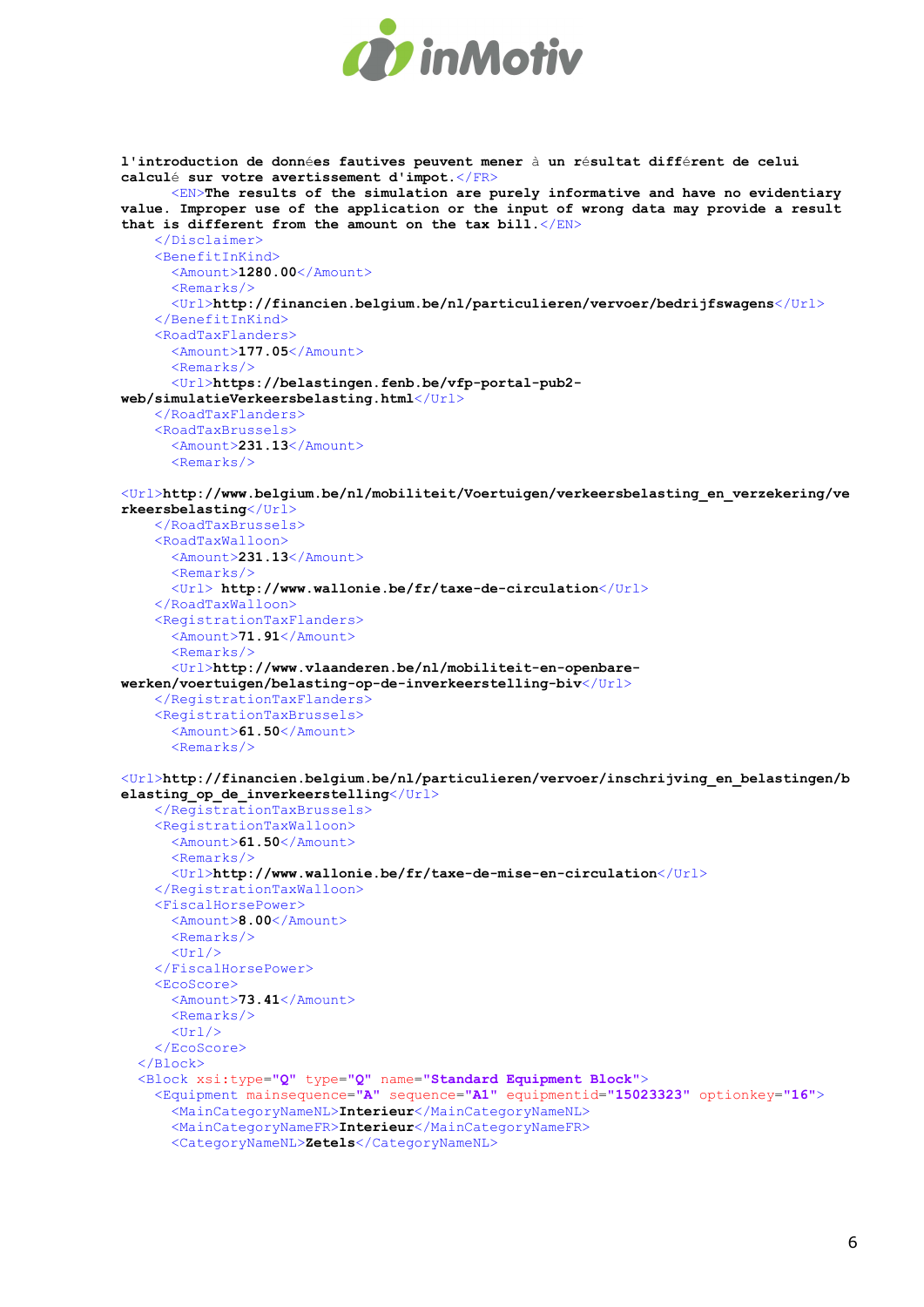

```
 <CategoryNameFR>Sièges</CategoryNameFR>
       <EquipmentNameNL>Rugleuning van de achterbank in 2 delen of in zijn geheel 
neerklapbaar</EquipmentNameNL>
       <EquipmentNameFR>Banquette AR rabattable en 2 parties ou 
complètement</EquipmentNameFR>
       <ConstructCode/>
     </Equipment>
     <Equipment mainsequence="D" sequence="D4" equipmentid="19309" optionkey="212">
       <MainCategoryNameNL>Comfort</MainCategoryNameNL>
       <MainCategoryNameFR>Comfort</MainCategoryNameFR>
       <CategoryNameNL>Stuurinrichting</CategoryNameNL>
       <CategoryNameFR>Direction / volant</CategoryNameFR>
       <EquipmentNameNL>In de hoogte en diepte regelbare stuurkolom</EquipmentNameNL>
       <EquipmentNameFR>Colonne de direction réglable en hauteur et en 
profondeur</EquipmentNameFR>
     </Equipment>
     <Equipment mainsequence="E" sequence="E2" equipmentid="15083430" optionkey="59">
       <MainCategoryNameNL>Lading</MainCategoryNameNL>
       <MainCategoryNameFR>Lading</MainCategoryNameFR>
       <CategoryNameNL>Lading interieur</CategoryNameNL>
       <CategoryNameFR>Charge intérieur</CategoryNameFR>
       <EquipmentNameNL>Pack niet-roker</EquipmentNameNL>
       <EquipmentNameFR>Pack non-fumeur</EquipmentNameFR>
       <ConstructCode>9JA</ConstructCode>
     </Equipment>
   </Block>
   <Block xsi:type="P" type="P" name="Options and Packs Block">
     <Option mainsequence="A" sequence="A1" optionid="15035221" optionkey="57">
       <MainCategoryNameNL>Interieur</MainCategoryNameNL>
      <MainCategoryNameFR>Interieur</MainCategoryNameFR>
       <CategoryNameNL>Zetels</CategoryNameNL>
       <CategoryNameFR>Sièges</CategoryNameFR>
       <OptionNameNL>Centrale armsteun vooraan met opbergvak</OptionNameNL>
       <OptionNameFR>Accoudoir centrale avant avec espace de rangement</OptionNameFR>
       <ConstructCode>6E3</ConstructCode>
       <OptionPrice unit="EUR" VAT="excl">150.00</OptionPrice>
       <OptionInfoNL/>
       <OptionInfoFR/>
     </Option>
     <Option mainsequence="A" sequence="A1" optionid="15084138" optionkey="247">
       <MainCategoryNameNL>Interieur</MainCategoryNameNL>
       <MainCategoryNameFR>Interieur</MainCategoryNameFR>
       <CategoryNameNL>Zetels</CategoryNameNL>
       <CategoryNameFR>Sièges</CategoryNameFR>
       <OptionNameNL>Sportzetels vooraan</OptionNameNL>
       <OptionNameFR>Sièges sport à l'avant</OptionNameFR>
       <ConstructCode>PS1</ConstructCode>
       <OptionPrice unit="EUR" VAT="excl">335.00</OptionPrice>
       <OptionInfoNL/>
       <OptionInfoFR/>
     </Option>
     <Option mainsequence="C" sequence="C1" optionid="15084129" optionkey="116">
       <MainCategoryNameNL>Veiligheid</MainCategoryNameNL>
       <MainCategoryNameFR>Veiligheid</MainCategoryNameFR>
       <CategoryNameNL>Sloten</CategoryNameNL>
       <CategoryNameFR>Serrures</CategoryNameFR>
       <OptionNameNL>Advanced Key met volumetrisch en perimetrisch alarm</OptionNameNL>
       <OptionNameFR>Clé confort avec alarme volumétrique et périmétrique</OptionNameFR>
       <ConstructCode>PG3</ConstructCode>
       <OptionPrice unit="EUR" VAT="excl">700.00</OptionPrice>
       <OptionInfoNL/>
       <OptionInfoFR/>
     </Option>
```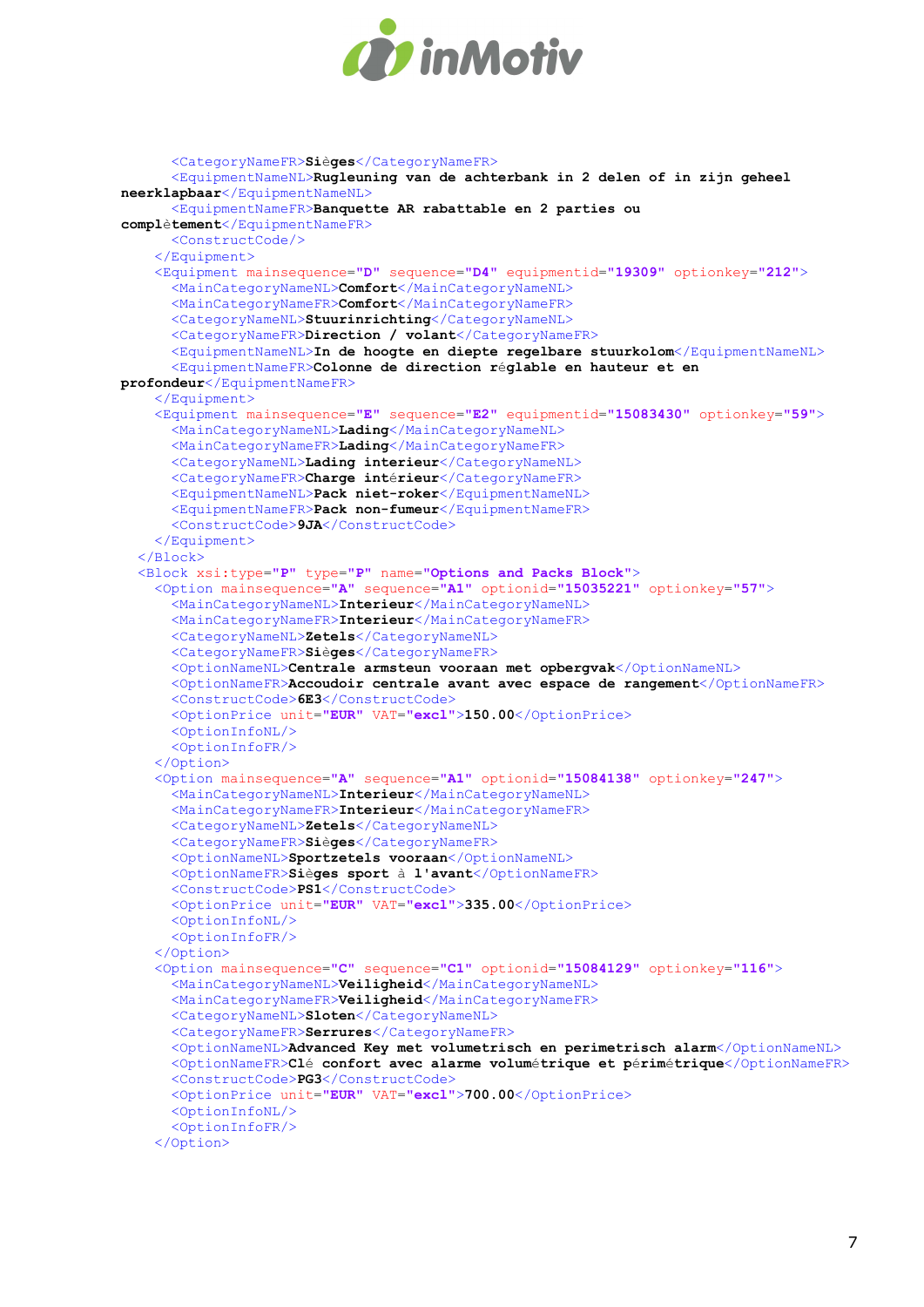

```
 <Option mainsequence="F" sequence="F" optionid="15120578" optionkey="177">
       <MainCategoryNameNL>Packs</MainCategoryNameNL>
       <MainCategoryNameFR>Packs</MainCategoryNameFR>
       <CategoryNameNL>Packs</CategoryNameNL>
       <CategoryNameFR>Packs</CategoryNameFR>
       <OptionNameNL>Pack Business</OptionNameNL>
       <OptionNameFR>Pack Business</OptionNameFR>
       <ConstructCode>T110</ConstructCode>
       <OptionPrice unit="EUR" VAT="excl">2272.73</OptionPrice>
       <OptionInfoNL/>
       <OptionInfoFR/>
       <PackOptions>
         <Option id="15006380" nameFR="Allumage et extinction de phares automatique avec 
fonction coming(leaving)-home " nameNL="Automatisch in- en uitschakelen van de 
koplampen en coming(leaving)-home funct. " ContructCode="8N6"/>
         <Option id="15028603" nameFR="Peinture métallisée" nameNL="Metaalkleur"
ContructCode=""/>
         <Option id="15035203" nameFR="Bande assombri sur la pare brise"
nameNL="Voorruit met verduisterde band bovenaan" ContructCode="4GH"/>
         <Option id="15035287" nameFR="Climatisation électronique, monozone"
nameNL="Elektronische klimaatregeling, monozone" ContructCode="9AK"/>
         <Option id="15047274" nameFR="Système de navigation GPS avec carte SD"
nameNL="GPS met SD-kaart" ContructCode="PNU"/>
         <Option id="15084159" nameFR="Volant multifonctions sport gainé de cuir à 3 
branches" nameNL="3-spakig multifunctiesportstuur met leder bekleed"
ContructCode="1XW"/>
         <Option id="15084189" nameFR="Acoustic Parking System arrière" nameNL="Acoustic 
Parking System (APS) achteraan" ContructCode="7X1"/>
        <Option id="15084203" nameFR="C&#xE2;ble Audi music interface" nameNL="Audi
music interface kabel" ContructCode=""/>
         <Option id="15085201" nameFR="Jantes en alliage léger 6x15 ''5 branches 
design'' pneus 185/60 R15" nameNL="Lichtmetalen velgen 6x15 ''5 spaken design'' 
gedeeltelijk gepolijst, banden 185/" ContructCode="C7H"/>
         <Option id="15085223" nameFR="Pack Connectivity" nameNL="Pack Connectivity"
ContructCode="PNV"/>
       </PackOptions>
     </Option>
   </Block>
   <Block xsi:type="H" type="H" name="Photo block">
     <Photo>
      <Name>photo 1</Name>
       <Url>https://api.inmotiv.be/rest/carwizard/Photo/54666f96-6748-4ad6-a86b-
575bf219d049/974339f8-f3f7-43bb-a513-7ea534304212</Url>
     </Photo>
     <Photo>
       <Name>photo_2</Name>
       <Url>https://api.inmotiv.be/rest/carwizard/Photo/54666f96-6748-4ad6-a86b-
575bf219d049/31bd859b-9c29-4b9e-bf8c-43002c95cf83</Url>
     </Photo>
     <Photo>
       <Name>photo_3</Name>
       <Url>https://api.inmotiv.be/rest/carwizard/Photo/54666f96-6748-4ad6-a86b-
575bf219d049/4a4c67f2-23f8-4af0-84fb-7a18205ea0a3</Url>
    \langle/Photo>
   </Block>
</Cardata>
```